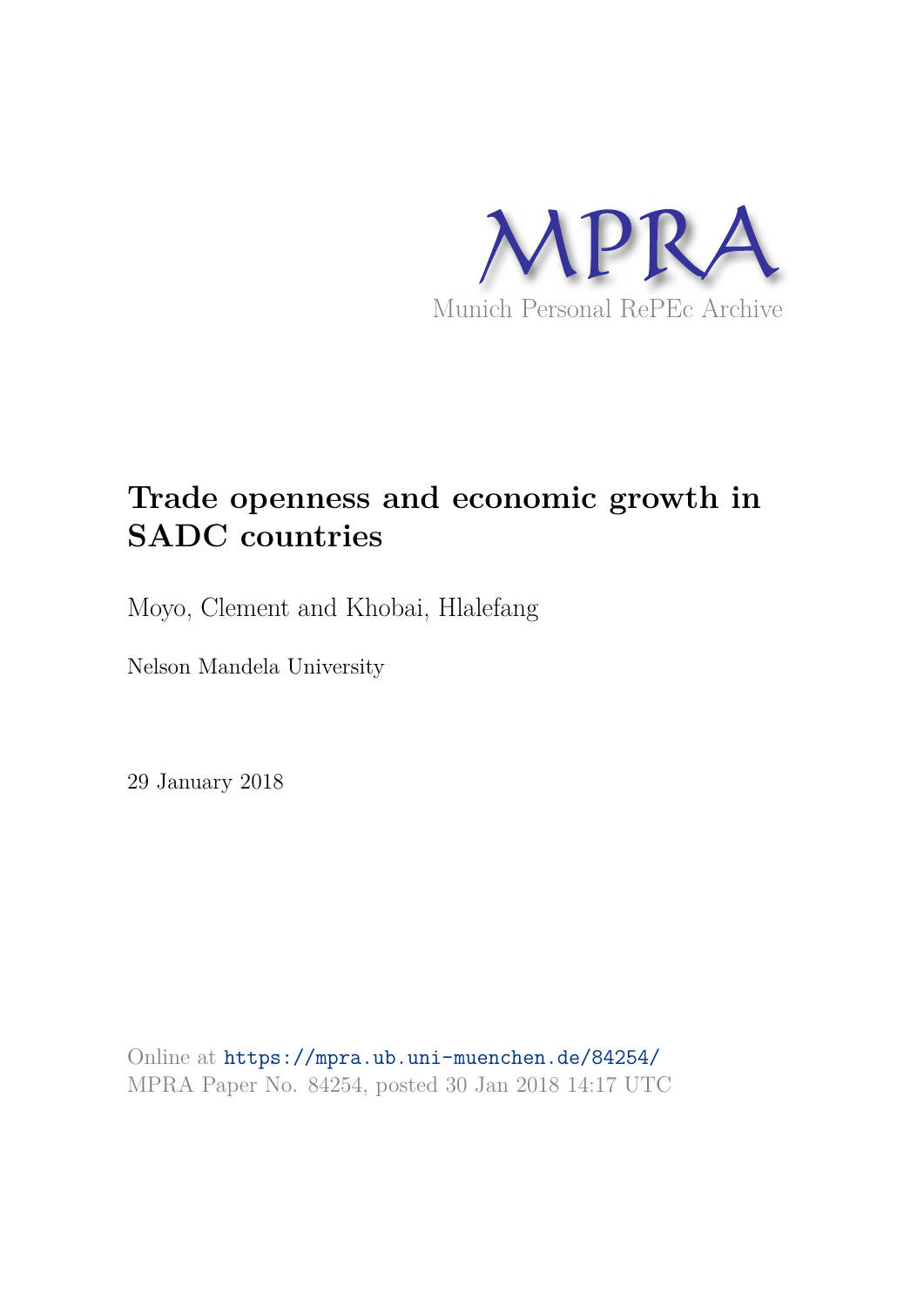#### **Trade Openness and Economic Growth in SADC Countries**

Clement Moyo Email: Clement.Moyo@nmmu.ac.za Nelson Mandela University, South Africa Hlalefang Khobai Email: [hlalefangk@gmail.com](mailto:hlalefangk@gmail.com)

Nelson Mandela University, South Africa

## **ABSTRACT**

In spite of the wave of liberalisation studied during the past decades, the debate still remains open on the issue of the trade openness and economic growth nexus. The paper reviews the relationship between trade openness and economic growth for 11 SADC countries for the period between 1990 and 2016. Investments, labour and inflation are incorporated in the model to form a multivariate framework. The study employed the ARDL-bounds test approach and the Pooled Mean Group (PMG) model to estimate the long run relationship among the variables. The evidence suggests that co-integration is detected at the 1% level in all countries with the exception of Malawi, Mauritius, Swaziland and Tanzania. Co-integration is only detected at the 10% level in Tanzania while Malawi, Mauritius and Swaziland the null of no co-integration is not rejected. Furthermore, the results revealed trade openness has a negative impact on economic growth in the long-run.

JEL: F14, F10, C33, C13, C01,

Keywords: Trade Openness, Economic growth, ARDL model, PMG model, SADC

#### **1 INTRODUCTION**

 The relationship between trade openness and economic growth has been analysed extensively in literature. The traditional trade theory of Ricardian-Heckscher-Ohlin outlines that trade openness enhances output in the short-run through more efficient allocation of resources. This model however, does not address the impact of trade openness on long-term growth. According to the endogenous growth models of Grossman and Helpman (1991) and Rivera-Batiz and Romer (1991), trade openness promotes growth in the long-run through the transmission of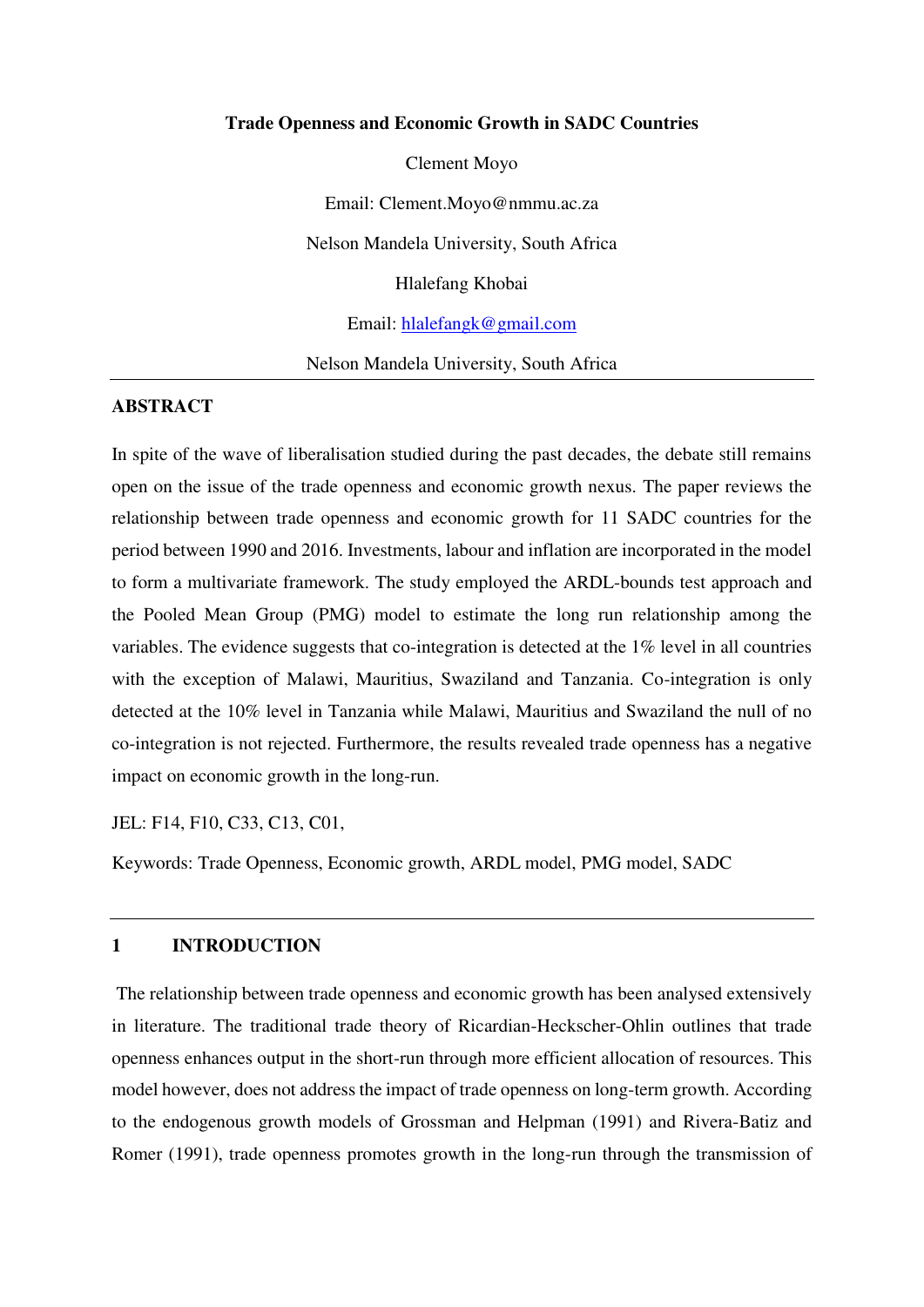technologies, increases in the size of the market available to domestic firms and through product specialisation.

A number of empirical studies have examined the long-term impact of trade openness on economic growth and most studies conclude that there is a positive relationship between the variables (Olufemi 2004, Dava 2012, Alragas et al (2015 and Keho 2017). Other studies suggest that trade openness does not spur growth (Trejos and Barboza 2015, Musila and Yiheyis 2015). Furthermore, some studies argue that trade openness has a positive effect on economic growth under certain conditions. Ahmed and Suardi (2009) suggest that trade openness is beneficial in countries with a more diversified export structure while Fetaki-Vehapi et al (2015) state that trade openness impacts positively on economic growth in countries with higher initial per capita incomes, higher levels of foreign direct investments and gross fixed capital formation.

The Southern African Development Cooperation (SADC) was created to enhance economic growth and development, eradicate poverty and to promote the free movement of goods and services, capital and labour amongst regional members (SADC 2011). Trade openness has been one of the objectives of SADC as stipulated in the Regional Indicative Strategic Development Plan (RISDP) (Genesis Analytics, 2004). Furthermore, the Trade Protocol initiated in the year 2000 also sought to promote trade openness in goods and services in the region, with the hope that a free trade area would be formed in 2012 to boost intra-SADC trade.

Despite the initiatives implemented to boost trade openness in the SADC region, barriers to the movement of goods and services are still present. This study therefore, investigates whether trade openness has a positive effect on economic growth in SADC. Panel data analysis is employed for 11 countries over the period 1990-2016. The Pooled Mean Group (PMG) estimator is utilised to determine the long-run and short-run impact of trade openness on economic growth. The technique estimates homogenous long-run and heterogenous short-run coefficients.

The layout of the paper is as follows. Section 2 provides a brief survey of the existing literature on the relationship between trade openness and economic growth. Section 3 introduces the data and methodological approach employed in the paper. Section 4 presents the results of the econometric analysis while section 5 concludes the paper.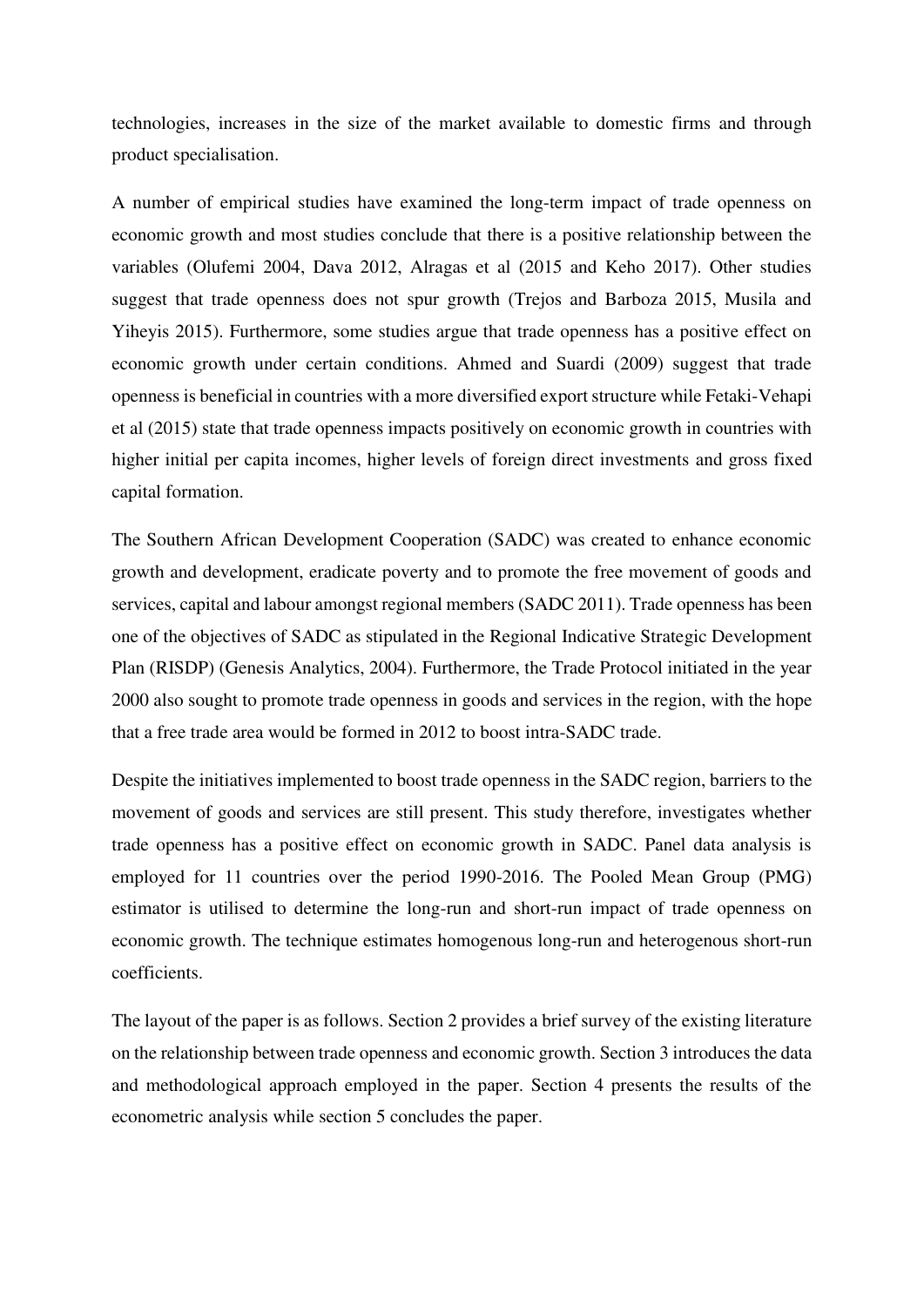### **2 LITERATURE REVIEW**

It is argued that trade openness boosts economic growth in various ways. For instance, through the transfer of technology skills transfer increase labour and total factor productivity. The notion that trade openness affects economic growth is not new in literature. Most of the literature has focused on single-country studies while a few concentrated on multi-country studies. The following literature is going to be classified into two categories: Single-country studies and multi-country studies.

Olufemi's (2004) study forms part of the earlier researches that examined the relationship between trade openness and economic growth focusing on single-country study. A Nigerian time series data covering the period between 1970 and 2000 was used. The study employed Johansen co-integration technique to determine the long run relationship between the variables. The study established that there is existence of a long run relationship between trade openness and economic growth. Furthermore, the results suggest that there is a negative relationship between trade openness and economic growth. On the other hand, one of the most recent studies which was conducted in Nigeria by Kalu et.al (2016) established that exports have a positive and significant effect on economic growth, while imports have a positive but non-significant effect.

A South African study on the nexus between trade openness and economic growth was undertaken by Sikwila et.al (2014) covering the period between 1994Q1 and 2013Q3. Applying the co-integration technique, the study found that trade openness boosts economic growth.

Musila and Yiheyis (2015) examined the relationship between economic growth and trade openness in Kenya. The annual time series data used covered the period from 1982 to 2009. Incorporating investment as an additional variable, it was established that trade openness has a positive and significant effect on investment but a positive and non-significant on growth. In addition, the findings purported that trade openness Granger-causes economic growth in the long run.

Moyo et.al (2017) examined the linkage between trade openness, economic growth, investment, exchange rates and inflation in Nigeria and Ghana. The findings from the Autoregressive distributed lag model suggested that there is a long run relationship among the variables. The results indicated that there is an existence of a positive relationship between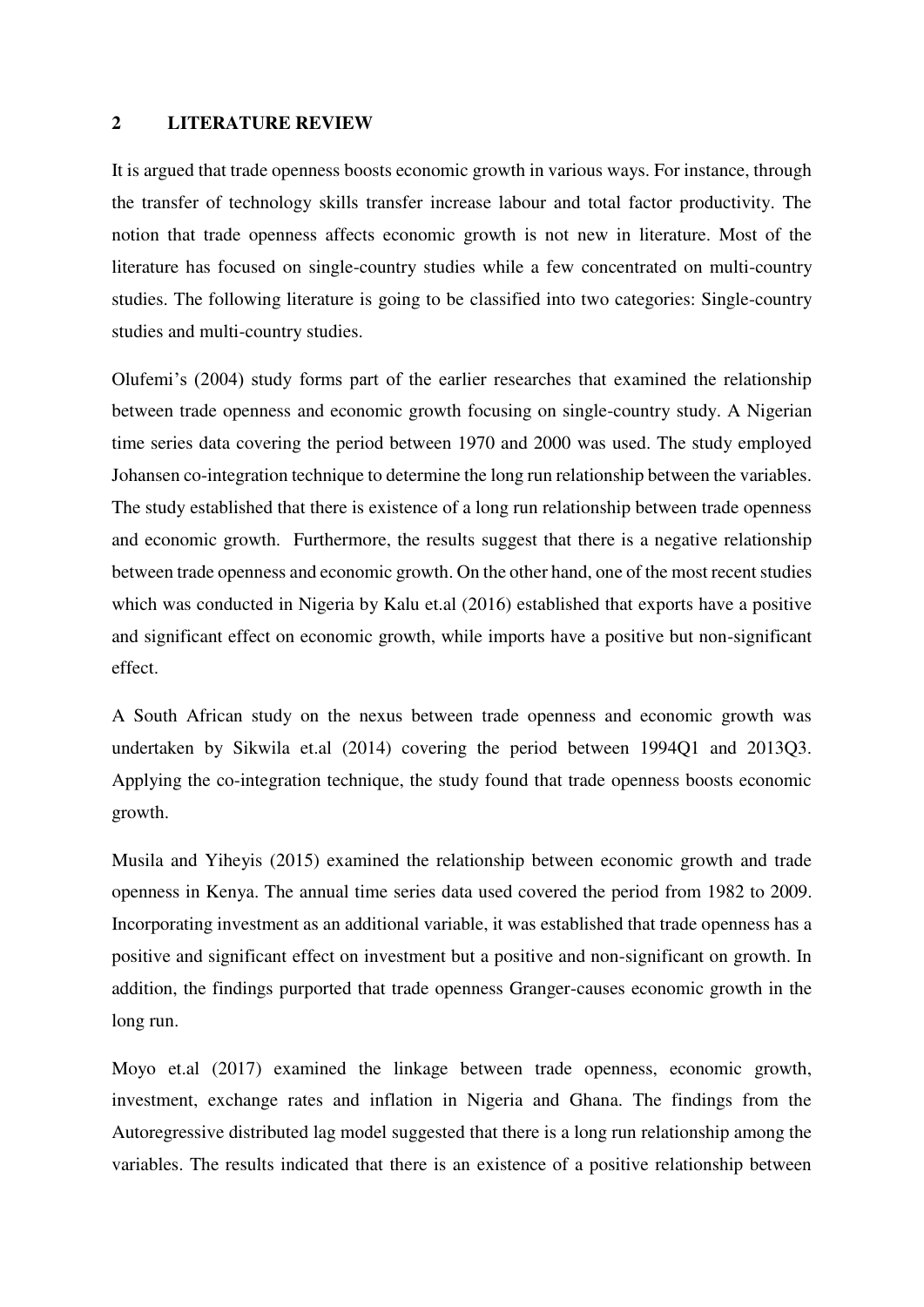economic growth and trade openness in Ghana while a negative relationship was exhibited in Nigeria.

Trejos and Barboza (2015), purposed to determine the causal relationship between economic growth and trade liberalisation, focusing on twenty-three Asian countries. The study used static ordinary list square (OLS) and a dynamic ECM estimation models. The findings at country specific level suggested that higher trade openness is not the main engine for the Asian economic growth. The findings validate that countries with a growing degree of trade openness may experience faster per-capita output growth through gains in productivity associated to capital accumulation rather than the assumed technological spillover effects from the trading sector.

Fetahi-Vehapi et,al (2015) aimed to investigate the impact of trade openness on economic growth in 10 South East European (SEE) countries covering the period 1996-2012. The study incorporated human capital, gross fixed capital formation, foreign direct investment and labour force as additional variables to form a multivariate framework. The system GMM is employed to estimate the relationship among the variables. The findings indicate that the positive effect on economic growth are conditioned by the initial income per capita. It was also discovered that trade openness in more beneficial to countries with higher level of initial income per capita. Trade openness also favours countries with higher level of FDI and gross fixed capital formation.

Zahonogo's (2016) study investigated the relationship between trade openness and economic growth focussing on 42 sub-Saharan Africa countries. Annual data used in this study covers the period 1980 – 2012. The empirical results from the Pooled Mean Group estimation technique show an inverted U-curve response, which indicates the non-fragility of the relationship between trade openness and economic growth in the Sub-Saharan countries. The results of this study indicate that the linkage between economic growth and trade openness in Sub-Saharan Africa is not linear.

Burange *et.al.* (2013) aimed to analyse the causal linkage between economic growth and trade openness for the member countries of BRICS: Brazil, Russia, India, China and South Africa. To estimate the long run relationship between trade openness and economic growth, the study employed the co-integration technique by Johansen (1998) and Johansen and Juselius (1990). The Granger causality test was used to find the direction of causality between the variables. The findings suggested existence of a long run relationship between the variables while the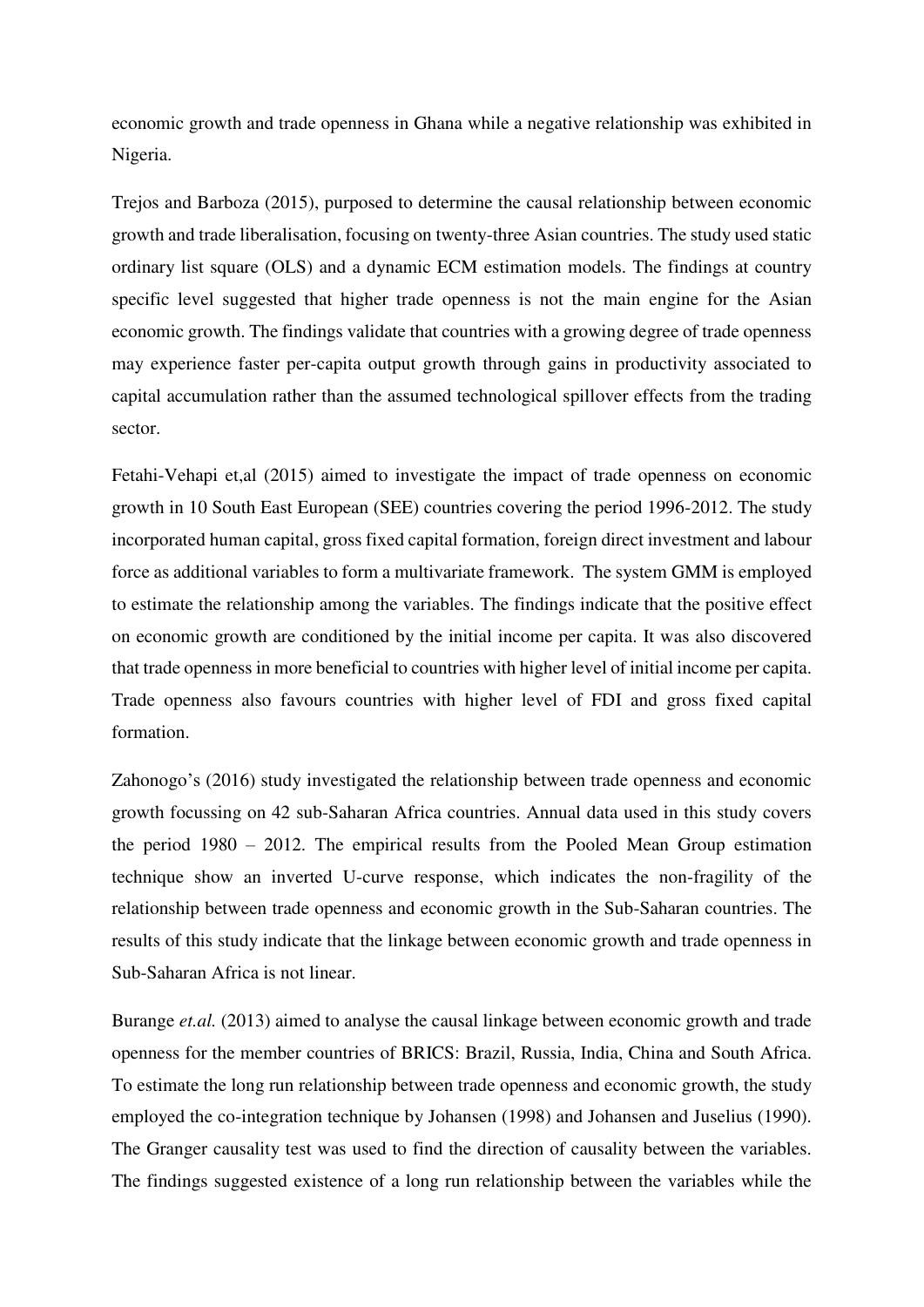Granger causality techniques showed different results for each country. Commencing with Brazil, the results show that trade openness Granger-causes economic growth. In South Africa, a growth-led export hypothesis was established while in China the export-led growth hypothesis was realised. A bidirectional causality between economic growth and trade openness was discovered in Russia and India.

Dava (2012) employed a difference-in-difference technique to explore the linkages between trade openness and economic growth in seven SADC countries for the period 1980 – 2008. The fixed-effect results suggested that the mean change in the growth rate to real GDP from the period prior to and after trade liberalisation was 4.1% points. In general, it was discovered that trade openness has a positive and significant effect on economic growth in the SADC countries.

Another SADC countries study was done by Mbulawa (2015) in exploring the determinants of economic growth. The study employed GMM technique for the period from 1996 to 2010. It was discovered that trade openness only has a positive effect on economic growth when there is high levels institutional quality.

Alragas et.al (2015) explored the relationship between trade openness and economic for 182 countries covering the between 1971 and 2011. To examine the relationship between the variables, the study utilises the Common Correlated Effects Mean Group (CCEMG) estimator and to take into consideration the heterogeneity of the countries being explored, the Cavalcanti et.al (2011) is applied. The empirical findings suggested that on average, trade openness has a significant impact on economic growth.

It can be learnt that there is scant evidence of linkages between trade openness and economic growth in SADC countries using the Pooled Mean Group technique and the ARDL bounds test. Therefore, this study serves to fill the gap.

## **3 DATA ANALYSIS AND METHODOLOGY**

 $\overline{a}$ 

This section presents the data description and the methodology. The data was sourced from the World Bank's world development indicators and covers the period 1990 to 2016 for  $11<sup>1</sup>$  SADC countries. The description of the variables is presented on table 1.

<sup>&</sup>lt;sup>1</sup> Angola, DRC, Seychelles and Zimbabwe are omitted because of insufficient data.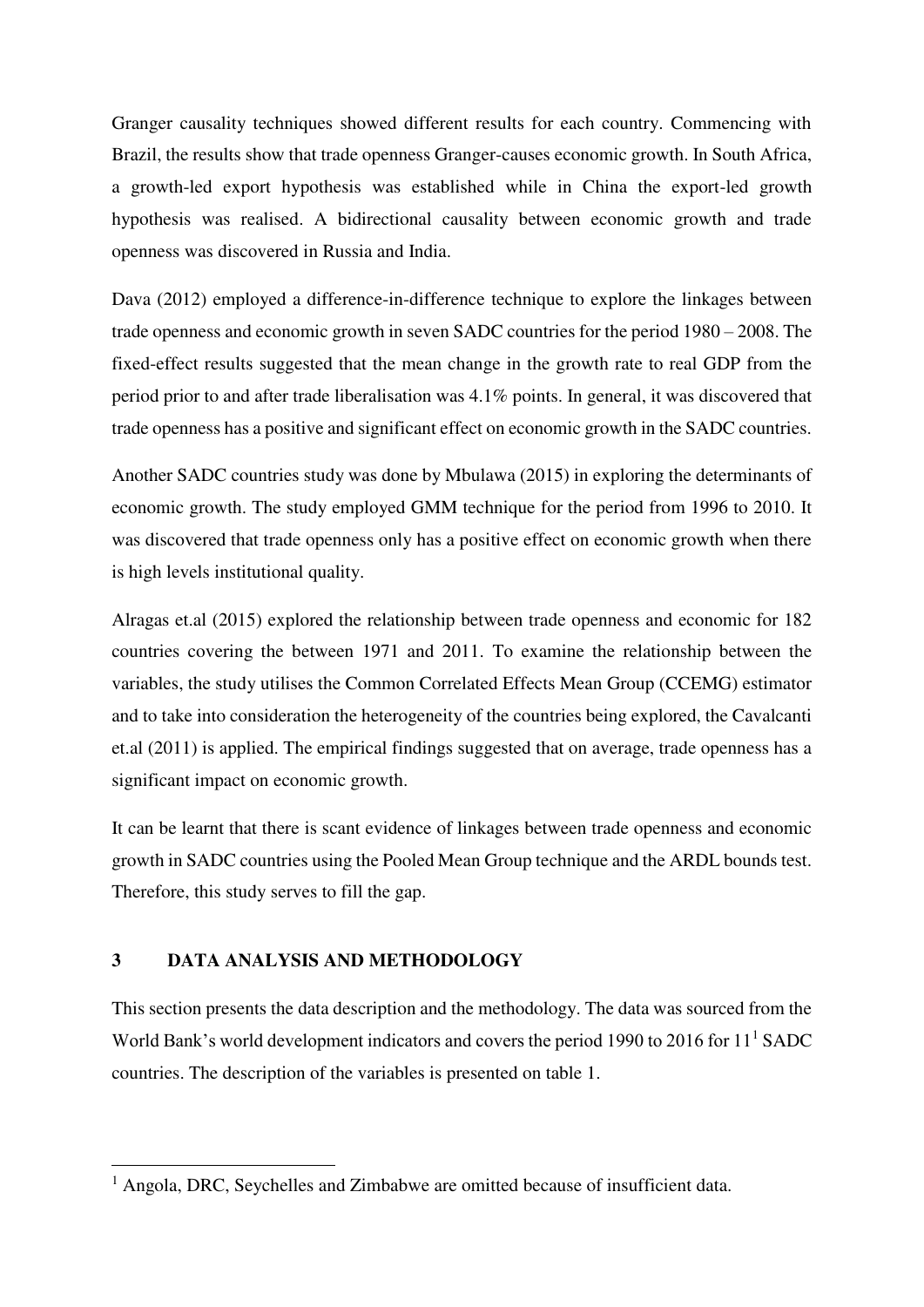| Table 1: Description of the variables |  |  |
|---------------------------------------|--|--|
|---------------------------------------|--|--|

| <b>Variable</b> | <b>Description</b>                                                                        |
|-----------------|-------------------------------------------------------------------------------------------|
| <b>GDP</b>      | Gross value added by all resident producers in the economy                                |
| <b>INV</b>      | Gross fixed capital formation as a percentage of GDP                                      |
| <b>TRA</b>      | Imports plus exports as a percentage of GDP                                               |
| <b>LAB</b>      | Labour force participation rate                                                           |
| <b>INF</b>      | Consumer price index reflecting the percentage change in the cost of<br>a basket of goods |

**Source: World Bank (2017)** 

# 3.1 Descriptive statistics

Descriptive statistics are shown on table 2. The mean value of GDP growth is 4.34%. The average for inflation is 13.70% which is higher than the target of 3% set by SADC authorities. Investment to GDP ratio averages 22.88%. This ratio is lower than those of the fastest growing regions in the world such as Asia. The labour force participation rate averages 68.98%. Trade as a percentage of GDP is 87.77% which indicates that the level of trade openness in SADC countries is high.

|  |  | <b>Table 2: Descriptive statistics</b> |  |
|--|--|----------------------------------------|--|
|--|--|----------------------------------------|--|

|                | <b>GDP</b> | <b>INF</b> | <b>INV</b> | LAB   | <b>TRA</b> |
|----------------|------------|------------|------------|-------|------------|
| <b>Mean</b>    | 4.34       | 13.700     | 22.88      | 68.98 | 87.77      |
| <b>Maximum</b> | 26.85      | 183.31     | 69.03      | 89.64 | 209.89     |
| <b>Minimum</b> | $-12.67$   | $-9.62$    | 6.18       | 48.56 | 33.49      |
| Std. Dev.      | 3.82       | 18.94      | 10.29      | 13.71 | 37.18      |

## **Source: Researchers' own computations**

## 3.2 Correlation analysis

Table 3 presents correlation analysis. This is conducted using Spearman's rank order correlation test. GDP and trade openness are negatively correlated; however, the coefficient is insignificant. GDP is positively correlated with investment and labour force participation which is in line with *a priori* expectations. GDP and inflation are negatively correlated but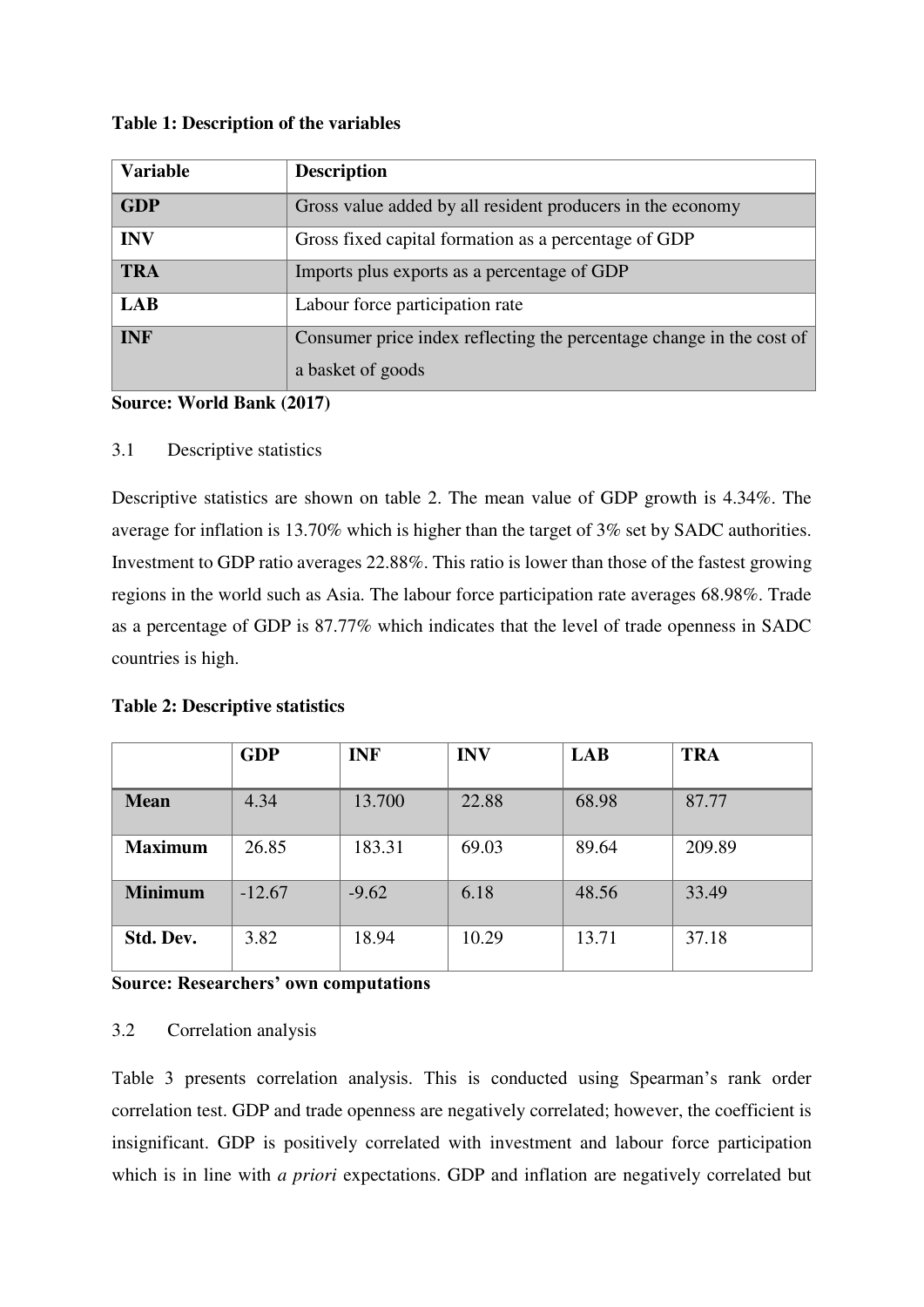insignificantly. The correlations provide some evidence that multicollinearity is not a problem in the study as all the correlations between the independent variables are lower than 0.8.

| <b>Variables</b>                                   | <b>GDP</b> | <b>INF</b> | <b>INV</b> | <b>LAB</b> | <b>TRA</b> |  |
|----------------------------------------------------|------------|------------|------------|------------|------------|--|
| <b>GDP</b>                                         | 1.00       |            |            |            |            |  |
| <b>INF</b>                                         | $-0.09$    | 1.00       |            |            |            |  |
| <b>INV</b>                                         | $0.19*$    | $-0.19*$   | 1.00       |            |            |  |
| <b>LAB</b>                                         | $0.16*$    | $0.21*$    | $-0.05$    | 1.00       |            |  |
| <b>TRA</b>                                         | $-0.0003$  | $-0.25*$   | $0.41*$    | $-0.42*$   | 1.00       |  |
| Where: $*$ represents significance at the 1% level |            |            |            |            |            |  |

# **Table 3: Correlation analysis**

**Source: Researchers' own computations.** 

## 3.3 Unit root tests

Unit root tests were conducted to determine the order of integration of the variables. The tests utilised are the Levin, Lin & Chu (2002), Im, Pesaran & Shin (2003) tests, as well as the ADF Fischer Chi-Square and PP Fischer Chi-Square tests proposed by Maddala and Wu (1999). The null for each test is that the series has a unit root while the alternative states that the series is stationary. Unit root test results are presented on table 4. The results show that all variables are either stationary in levels and at first difference. There are no variables integrated of order two (I(2)) which means that the PMG model is appropriate for the analysis.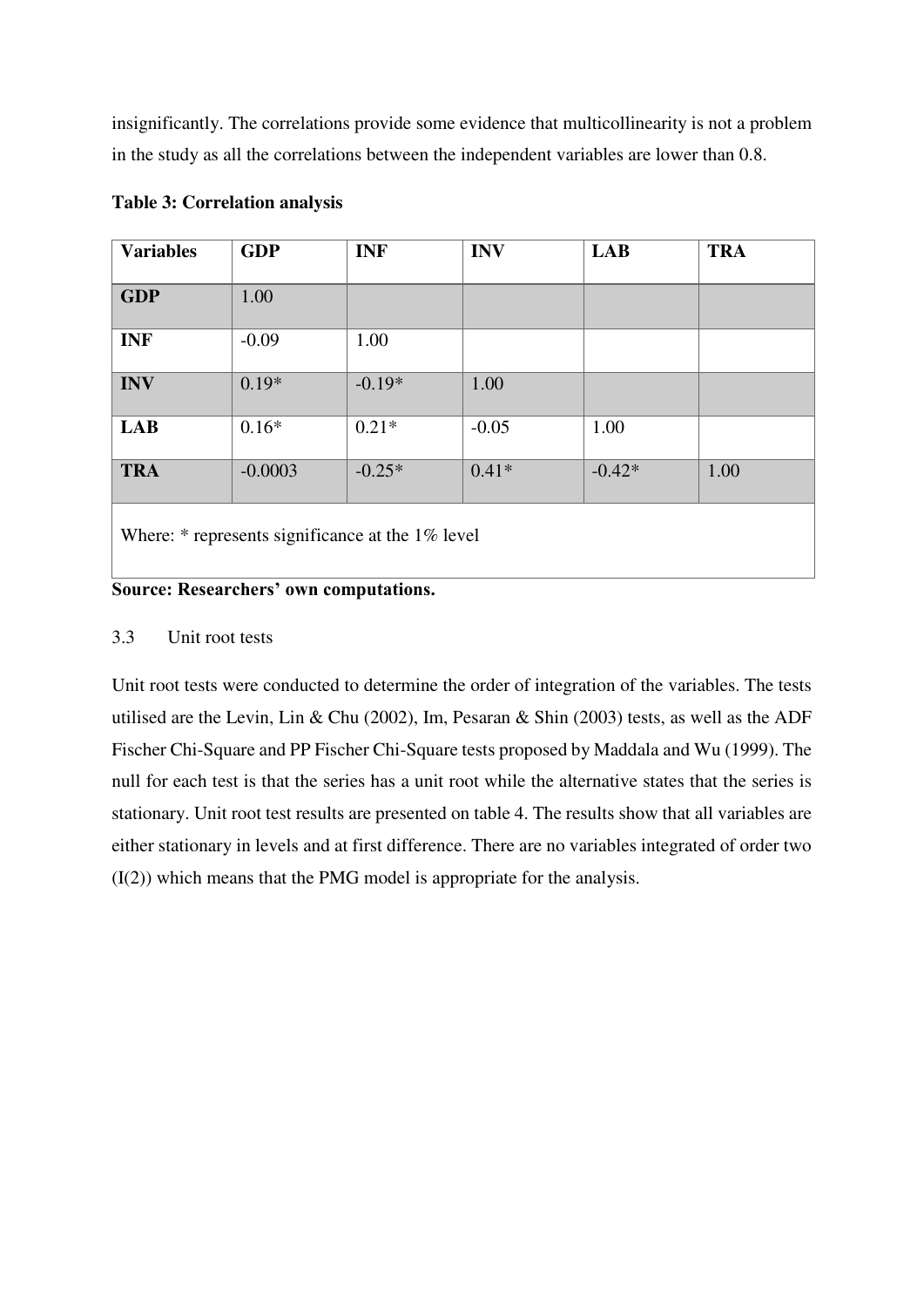# **Table 4: Unit root tests**

| <b>LLC</b>      |           |                              |            |                         |  |
|-----------------|-----------|------------------------------|------------|-------------------------|--|
| <b>Variable</b> |           | <b>Levels</b>                |            | <b>First Difference</b> |  |
|                 | Intercept | Trend &                      | Intercept  | Trend &                 |  |
|                 |           | Intercept                    |            | Intercept               |  |
| <b>GDP</b>      | $-2.73*$  | $-1.20$                      | $-9.20*$   | $-7.03*$                |  |
| <b>TRA</b>      | $-0.13$   | $-1.07$                      | $-8.37*$   | $-6.88*$                |  |
| <b>INV</b>      | $-0.42$   | 0.77                         | $-4.72*$   | $-3.03*$                |  |
| <b>LAB</b>      | $-0.79$   | $-0.82$                      | $-1.49***$ | $-2.12**$               |  |
| <b>INF</b>      | $-4.96*$  | $-5.67*$                     | $-14.48*$  | $-12.59*$               |  |
|                 |           | <b>IPS</b>                   |            |                         |  |
| <b>GDP</b>      | $-5.69*$  | $-3.90*$                     | $-15.07*$  | $-13.616*$              |  |
| <b>TRA</b>      | $-0.45$   | $-1.50***$                   | $-8.67*$   | $-6.83*$                |  |
| <b>INV</b>      | 0.14      | 0.47                         | $-7.74*$   | $-5.60*$                |  |
| <b>LAB</b>      | 0.57      | 0.11                         | $-2.92*$   | $-1.43***$              |  |
| <b>INF</b>      | $-4.13*$  | $-4.99*$                     | $-14.42*$  | $-12.95*$               |  |
|                 |           | <b>ADF Fisher Chi-square</b> |            |                         |  |
| <b>GDP</b>      | 75.17*    | 53.40*                       | 205.32*    | 169.74*                 |  |
| <b>TRA</b>      | 24.03     | 32.02***                     | 113.58*    | 84.95*                  |  |
| <b>INV</b>      | 18.62     | 16.06                        | 101.66*    | 7376*                   |  |
| <b>LAB</b>      | 16.42     | 18.37                        | 46.77*     | 31.95***                |  |
| <b>INF</b>      | 57.06*    | 66.06*                       | 198.51*    | 150.74*                 |  |
|                 |           |                              |            |                         |  |
|                 |           | PP Fisher Chi-square         |            |                         |  |
| <b>GDP</b>      | 189.05*   | 175.79*                      | 264.85*    | 2112.12*                |  |
| <b>TRA</b>      | 25.59     | 27.06                        | 185.15*    | 389.70*                 |  |
| <b>INV</b>      | 19.04     | 30.30                        | 186.34*    | $164.01*$               |  |
| <b>LAB</b>      | 7.02      | 4.823                        | 54.04*     | 35.92**                 |  |
| <b>INF</b>      | 66.75*    | 174.90*                      | 405.26*    | 571.04*                 |  |
|                 |           |                              |            |                         |  |

Where \*, \*\*\*, represent significance at 1%, 5% and 10% levels, respectively

**Source: Researchers' own computations.**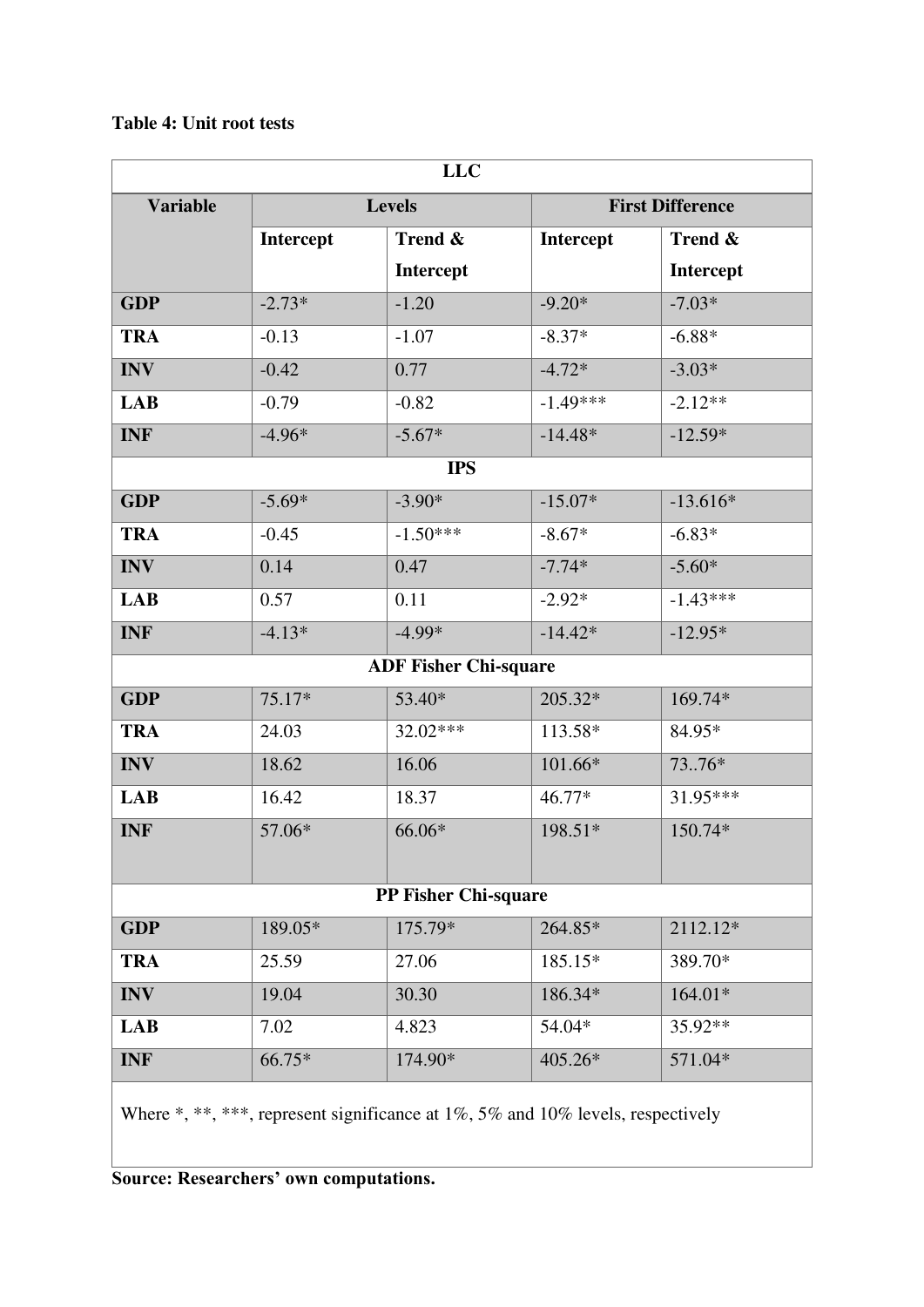#### 3.4 Methodology

The study utilises the PMG model developed by Pesaran, Shin and Smith (1999). This technique involves pooling and averaging of individual estimates across groups whereby the intercept and short-run slope coefficients and the error variance are assumed to differ across units while the long-run coefficients are constrained to be similar across groups. The long-run relationship between the variables is specified as follows:

$$
GDP_{it} = \theta_{0i} + \theta_{1i} TRA_{it} + \theta_{2i} INV_{it} + \theta_{3i} LAB_{it} + \theta_{4i} INF_{it} + \mu_i + \varepsilon_{it}
$$
(1)

Where:  $GDP = GDP$  growth rate

 TRA = Trade openness  $INV = Investments$  $LAB =$ Labour force participation  $INF = Inflation$  $\mu_i$  = The country-specific effect  $\varepsilon_{it}$  = Error term

An  $ARDL(1,1,1,1,1)$  dynamic specification is used for this relationship as follows:

$$
GDP_{it} = \lambda_{1i} GDP_{it-1} + \delta_{10i} TRA_{it} + \delta_{20i} INV_{it} + \delta_{30i} LAB_{it} + \delta_{40i} INF_{it} + \delta_{11i} TRA_{it-1} + \delta_{21i} INV_{it-1} + \delta_{31i} LAB_{it-1} + \delta_{41i} INF_{it-1} + \mu_i + \varepsilon_{it}
$$
\n(2)

The error correction form of equation (2) is specified as follows:

$$
\Delta GDP_{it} = \phi_i (GDP_{it-1} - \theta_{0i} - \theta_{1i} TRA_{it-1} - \theta_{2i} INV_{it-1} - \theta_{3i} LAB_{it-1} - \theta_{4i} INF_{it-1})
$$
  
+  $\delta_{i01}^* \Delta TRA_{it} + \delta_{i02}^* \Delta INV_{it} + \delta_{i03}^* \Delta LAB_{it} + \delta_{i04}^* \Delta INF_{it} + \mu_i + \varepsilon_{it-1}$  (3)

Where:  $\phi = -(1 - \lambda_i)$ ,

$$
\theta_{0i} = \frac{\mu_i}{(1 - \lambda_i)},
$$

$$
\theta_{1i} = \frac{\delta_{10i} + \delta_{11i}}{1 - \lambda_i}
$$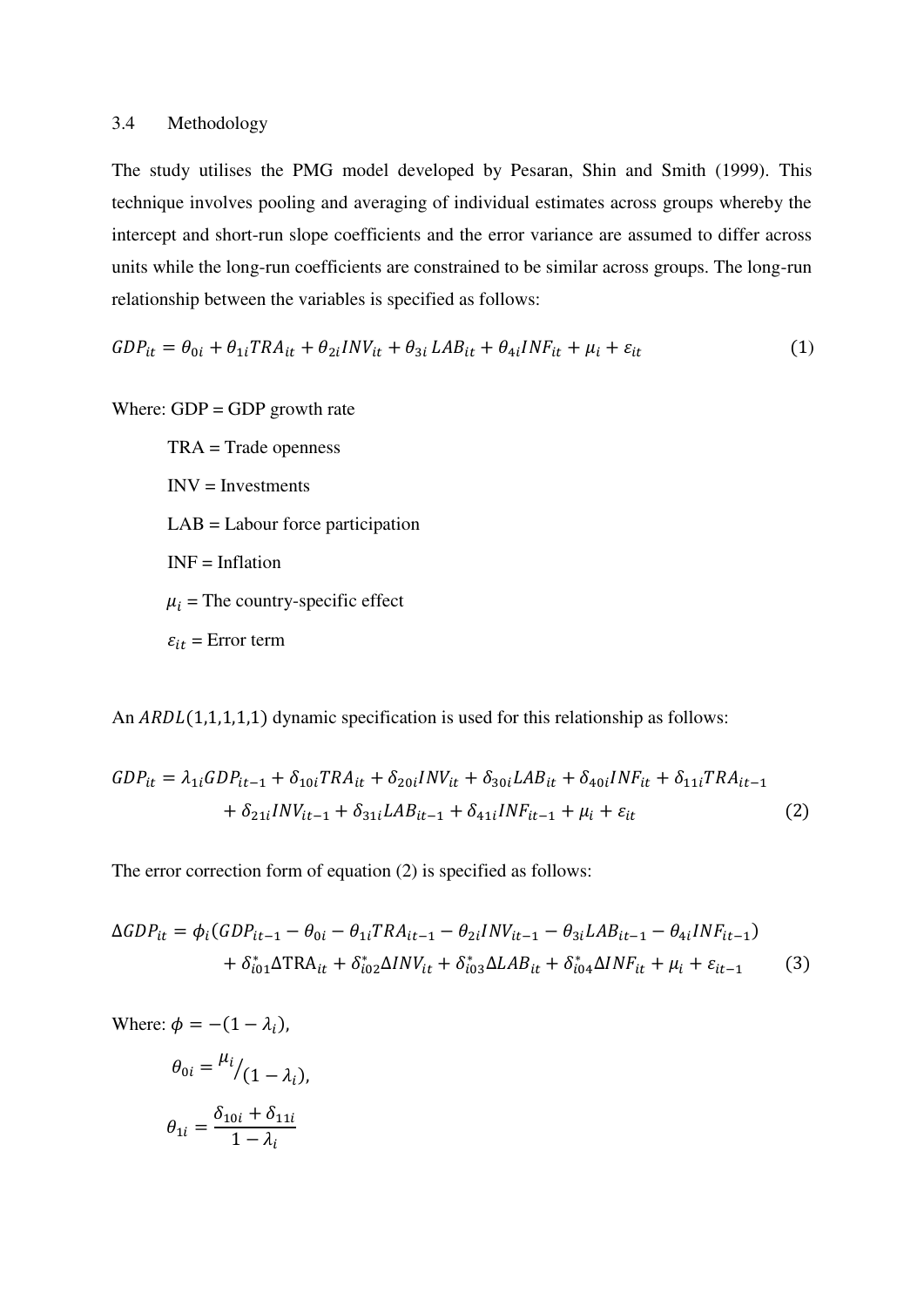$$
\theta_{2i} = \frac{\delta_{20i} + \delta_{21i}}{1 - \lambda_i}
$$

$$
\theta_{3i} = \frac{\delta_{30i} + \delta_{31i}}{1 - \lambda_i}
$$

$$
\theta_{4i} = \frac{\delta_{40i} + \delta_{41i}}{1 - \lambda_i}
$$

Investment is captured by gross fixed capital formation as a percentage of GDP which includes land improvements, plant, and machinery and equipment purchases (World Bank, 2017). According to the growth theories such as Solow-Swan as well as Harrod-Domar, higher investment levels enhance the productive capacity of an economy and thus impact positively on economic growth (Romer, 2012). The coefficient is thus expected to be positively signed. Inflation captures the effect of macroeconomic instability on economic growth. High and fluctuating inflation is an indication of macroeconomic instability which increases the uncertainty with regards to the profitability of investment projects (Misati & Nyamongo, 2012). The increase in uncertainty dampens both domestic and foreign investments which negatively impacts on economic growth. The labour force participation rate captures the level of human capital in the economy and expected to be positively signed.

The PMG model assumes that variables are cointegrated and as such cointegration tests have to be conducted initially. The variables in the study have different orders of integration and therefore ARDL bounds test proposed by Pesaran, Shin and Smith (2001) is employed. The test is applied to the individual countries in a similar approach followed by Pesaran et al (1999). The ARDL approach has a number of advantages over the other cointegration tests. Firstly, the test can be conducted with variables of varying orders of integration unlike tests such as the Johansen cointegration test which requires all variables to be integrated of order one. Secondly, the ARDL approach is robust in case of small sample sizes. Lastly, the technique utilised a reduced form equation compared to the system approach adopted by other techniques such as the Johansen test.

The implementation of the ARDL-bounds test approach involves two steps. In the first step, equation (1) is estimated using the OLS in order to determine the existence of long-run relationship between unemployment rate and relevant energy variables as well as the control variables. The long-run relationship is determined using the Wald-coefficient test or F-test for joint significance of the lagged level of the variables. In the present study, the null hypothesis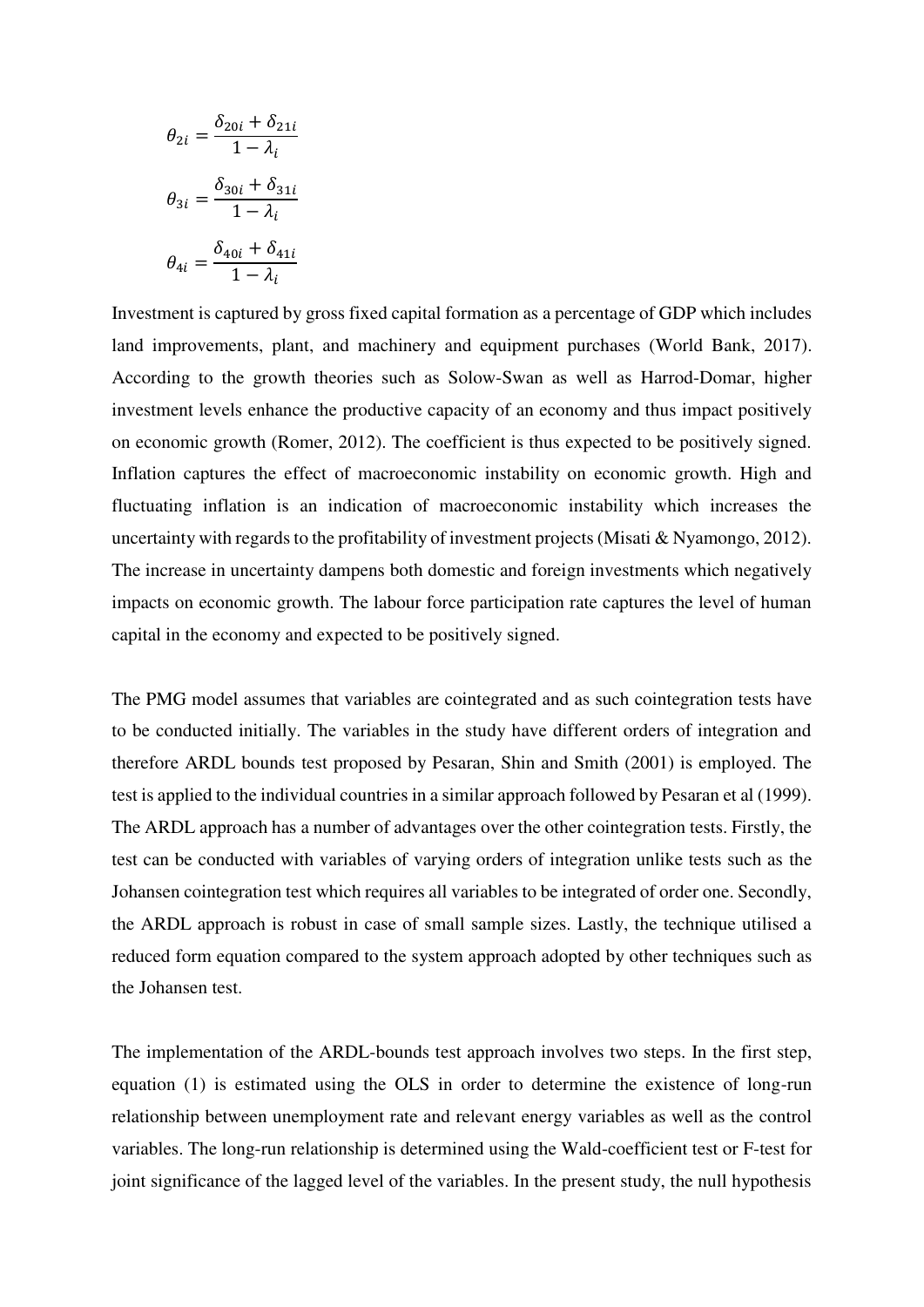of no co-integration is performed by setting  $\phi_1 = \phi_2 = \phi_3 = \phi_4 = \phi_5 = 0$  against the alternative that  $\phi_1 \neq \phi_2 \neq \phi_3 \neq \phi_4 \neq \phi_5 \neq 0$ . Similar restriction is imposed when other variables in equation (1) are used as dependent variables (Pesaran et al. 2001).

Pesaran et al. (2001) provide two sets of asymptotic critical value for the F-test. One set assumes that all the variables are I(0) and another assumes the variable are all I(1). The null hypothesis is rejected if the computed F-statistic is shown to be higher than the upper bound of the critical values. Conversely, if the computed F-statistic falls below the lower bound of the critical values, then the null hypothesis cannot be rejected. However, if the computed F-statistic falls within the band, then the result is inconclusive and prior information about the order of integration of the variable is necessary to make a decision on long-run relationships.

## **4 EMPIRICAL RESULTS**

| <b>Country</b>               |          |          | <b>F-statistics</b> |
|------------------------------|----------|----------|---------------------|
| <b>Botswana</b>              |          |          | 17.34               |
| Lesotho                      |          |          | 6.04                |
| Madagascar                   |          |          | 8.75                |
| <b>Malawi</b>                |          |          | 2.11                |
| <b>Mauritius</b>             |          |          | 1.29                |
| Mozambique                   |          |          | 11.21               |
| <b>Namibia</b>               |          |          | 26.35               |
| <b>South Africa</b>          |          |          | 13.87               |
| <b>Swaziland</b>             |          |          | 2.77                |
| <b>Tanzania</b>              |          |          | 3.69                |
| Zambia                       |          |          | 4.73                |
| <b>Critical Value Bounds</b> |          |          |                     |
| Significance                 | I0 Bound | I1 Bound |                     |
| $10\%$                       | 2.2      | 3.09     |                     |
| $5\%$                        | 2.56     | 3.49     |                     |
| $1\%$                        | 3.29     | 4.37     |                     |

#### **Table 5: Bounds test**

**Source: Researchers' own computations**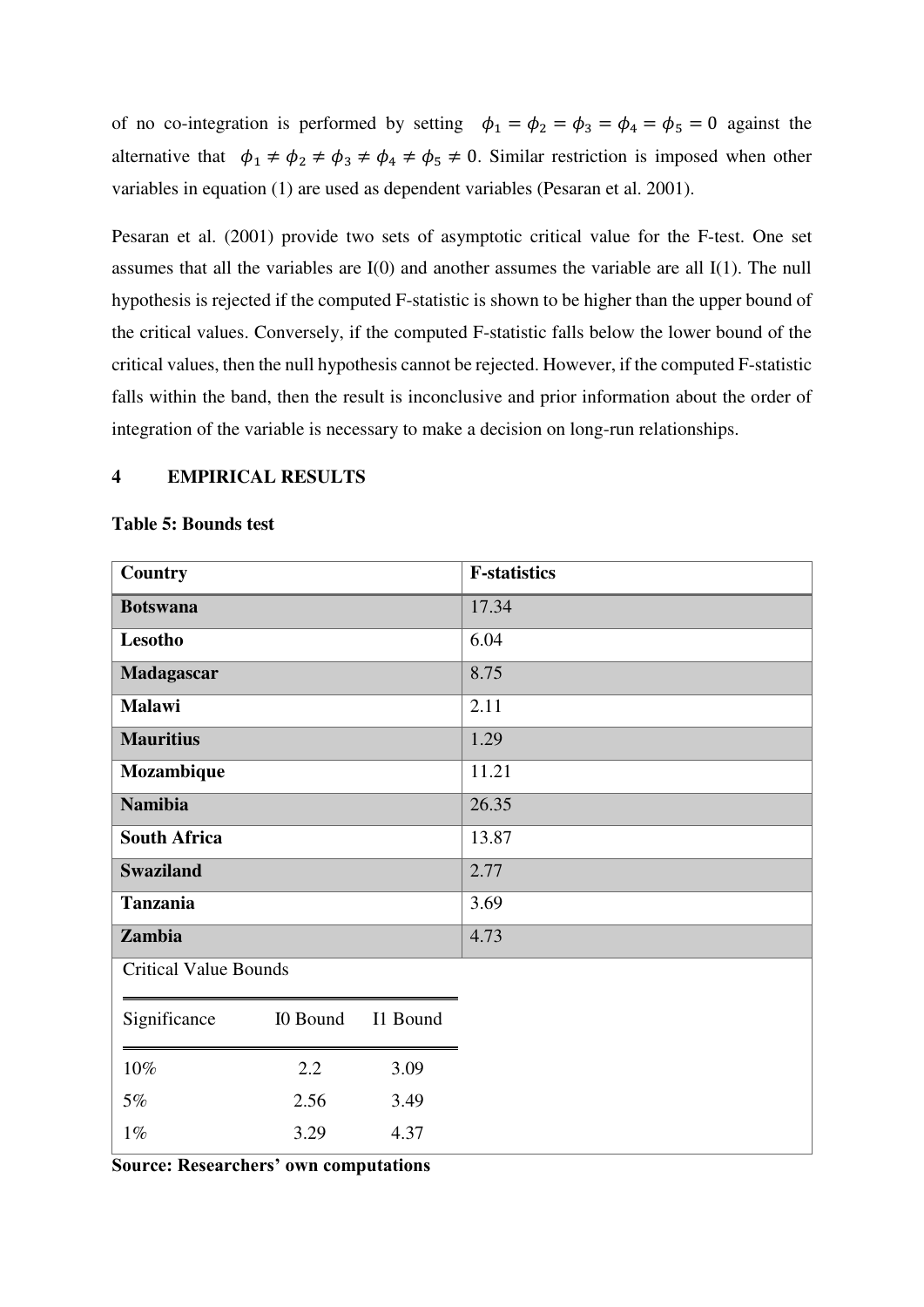The bounds test results are shown on table 5 and these reveal that cointegration is detected at the 1% level in all countries with the exception of Malawi, Mauritius, Swaziland and Tanzania. Cointegration is only detected at the 10% level in Tanzania while Malawi, Mauritius and Swaziland the null of no cointegration is not rejected.

Diagnostic tests are conducted on the individual ARDL models and the results are presented on table 6. The level of significance chosen for the analysis is the 5% level. Residual normality is detected 10 of the 11 countries while no country shows evidence of serial correlation and heteroscedasticity. Model misspecification is only detected in Swaziland. Therefore, cointegration is detected in the majority of the countries in the study and most of the individual ARDL models pass the diagnostic tests which provides an indication that the PMG model is adequate for the analysis. As a result, it can be concluded that there is a long run relationship between trade openness and economic growth.

| Country             | <b>Normality</b> |       | <b>Serial</b> |       | <b>Heteroscedasticity</b> |       | <b>Reset test</b> |       |  |
|---------------------|------------------|-------|---------------|-------|---------------------------|-------|-------------------|-------|--|
|                     |                  |       | correlation   |       |                           |       |                   |       |  |
|                     | J <sub>B</sub>   | Prob. | <b>F-stat</b> | Prob. | <b>F-stat</b>             | Prob. | <b>F-stat</b>     | Prob. |  |
| <b>Botswana</b>     | 0.36             | 0.83  | 3.39          | 0.36  | 1.89                      | 0.33  | 0.05              | 0.85  |  |
| Lesotho             | 1.41             | 0.50  | 1.78          | 0.22  | 0.85                      | 0.58  | 0.92              | 0.36  |  |
| <b>Madagascar</b>   | 0.23             | 0.89  | 3.03          | 0.19  | 1.76                      | 0.28  | 3.32              | 0.45  |  |
| <b>Malawi</b>       | 0.78             | 0.68  | 2.07          | 0.27  | 1.22                      | 0.45  | 5.71              | 0.75  |  |
| <b>Mauritius</b>    | 0.77             | 0.68  | 1.58          | 0.26  | 0.66                      | 0.76  | 1.34              | 0.25  |  |
| Mozambique          | 0.71             | 0.70  | 3.04          | 0.15  | 0.90                      | 0.60  | 0.26              | 0.32  |  |
| <b>Namibia</b>      | 0.18             | 0.92  | 50.80         | 0.09  | 3.51                      | 0.25  | 0.75              | 0.55  |  |
| <b>South Africa</b> | 1.60             | 0.45  | 0.01          | 0.94  | 0.42                      | 0.93  | 0.04              | 0.85  |  |
| <b>Swaziland</b>    | 11.40            | 0.00  | 0.72          | 0.44  | 0.15                      | 0.99  | 11.65             | 0.012 |  |
| <b>Tanzania</b>     | 5.58             | 0.06  | 3.46          | 0.16  | 0.54                      | 0.84  | 0.59              | 0.60  |  |
| Zambia              | 1.09             | 0.59  | 0.65          | 0.45  | 1.10                      | 0.46  | 0.70              | 0.43  |  |

## **Table 6: Diagnostic tests**

**Source: Researchers' own computations**

The PMG homogenous long-run and short-run results are shown on table 7. GDP and trade openness have a negative and significant long-run relationship which is against *a priori* expectations. A possible reason for the negative impact of trade openness on economic growth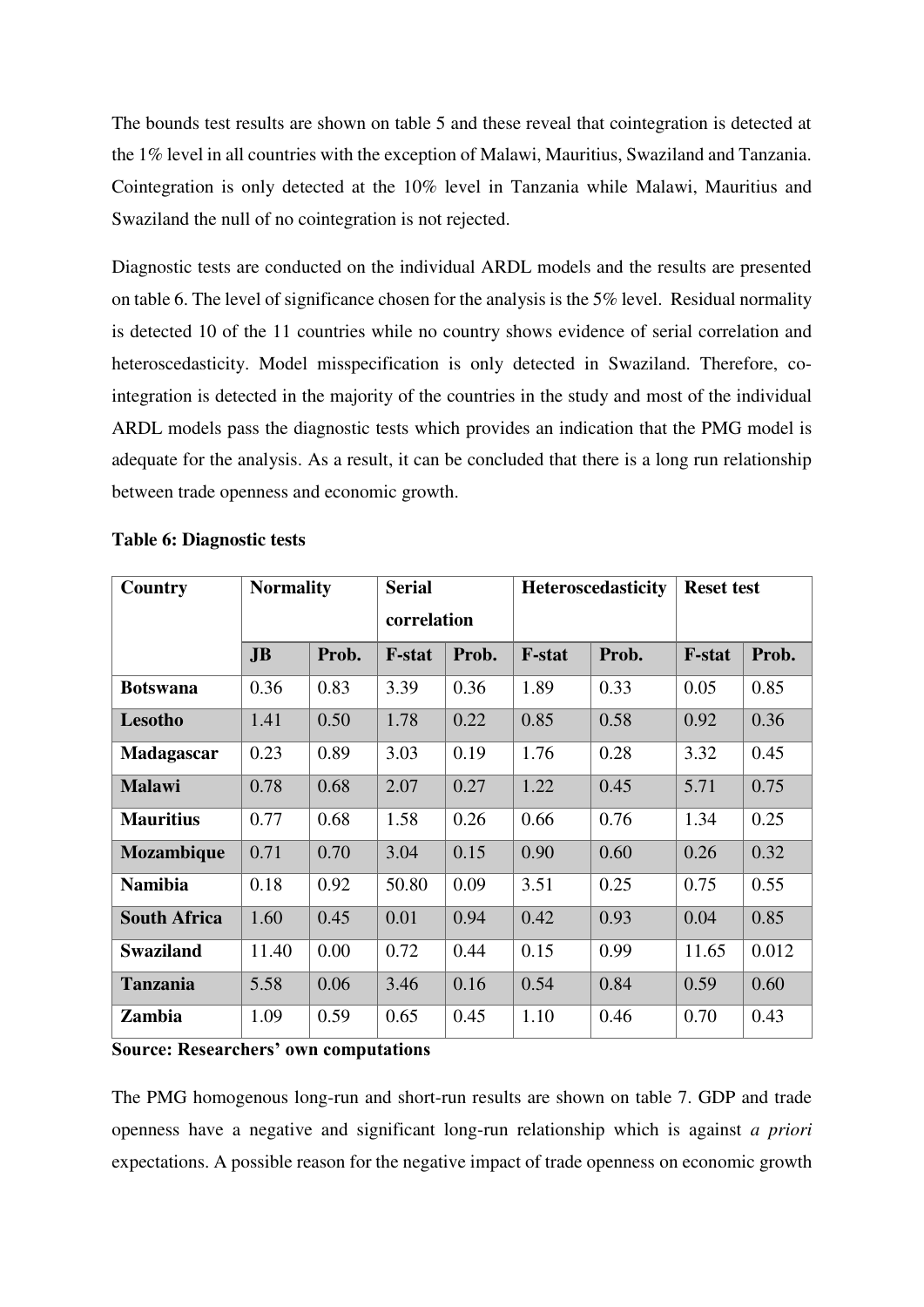is that SADC countries do not export diversified products which is necessary for trade openness to exert a positive impact on economic growth according to Ahmed and Suardi (2009). Moreover, the initial per capita income as well as the institutional quality in SADC countries are low. These results are consistent to Olufemi (2004).

| <b>Variables</b> | Coefficient | <b>Std. Error</b> | <b>T-statistics</b> | Prob. |
|------------------|-------------|-------------------|---------------------|-------|
| <b>INF</b>       | $-0.16$     | 0.02              | $-9.80$             | 0.00  |
| <b>INV</b>       | 0.23        | 0.03              | 8.57                | 0.00  |
| <b>LAB</b>       | 0.43        | 0.05              | 8.39                | 0.00  |
| <b>TRA</b>       | $-0.16$     | 0.02              | $-8.68$             | 0.00  |
|                  |             | <b>Short run</b>  |                     |       |
| <b>COINTEQ01</b> | $-0.85$     | 0.18              | $-4.69$             | 0.00  |
| $D(GDP(-1))$     | $-0.06$     | 0.09              | $-0.64$             | 0.52  |
| D(INF)           | 0.07        | 0.10              | 0.73                | 0.47  |
| D(INV)           | $-0.22$     | 0.11              | $-2.02$             | 0.05  |
| $D(INV(-1))$     | $-0.11$     | 0.07              | $-1.49$             | 0.14  |
| $D(INV(-2))$     | $-0.19$     | 0.09              | $-2.20$             | 0.03  |
| D(LAB)           | $-4.99$     | 3.07              | $-1.63$             | 0.11  |
| $D(LAB(-1))$     | 3.97        | 4.31              | 0.92                | 0.36  |
| $D(LAB(-2))$     | $-1.23$     | 2.47              | $-0.50$             | 0.62  |
| D(TRA)           | 0.10        | 0.07              | 1.35                | 0.18  |
| $D(TRA(-1))$     | 0.11        | 0.05              | 2.15                | 0.03  |
| $D(TRA(-2))$     | 0.09        | 0.03              | 2.86                | 0.00  |
| $\mathbf C$      | $-11.88$    | 3.00              | $-3.96$             | 0.00  |

# **Table 7: PMG results**

**Source: Researchers' own computations**

Investment and labour force participation are positively related to economic growth which supports *a priori* expectations. Capital expenditures enhance productivity and hence are one of the major drivers of economic growth. Labour force participation rates are a measure of human capital in an economy. Therefore, the results suggest that higher levels of human capital boost economic growth in SADC countries. Inflation has a negative impact and significant on economic growth which confirms *a priori* expectations as inflation indicates macroeconomic instability in an economy.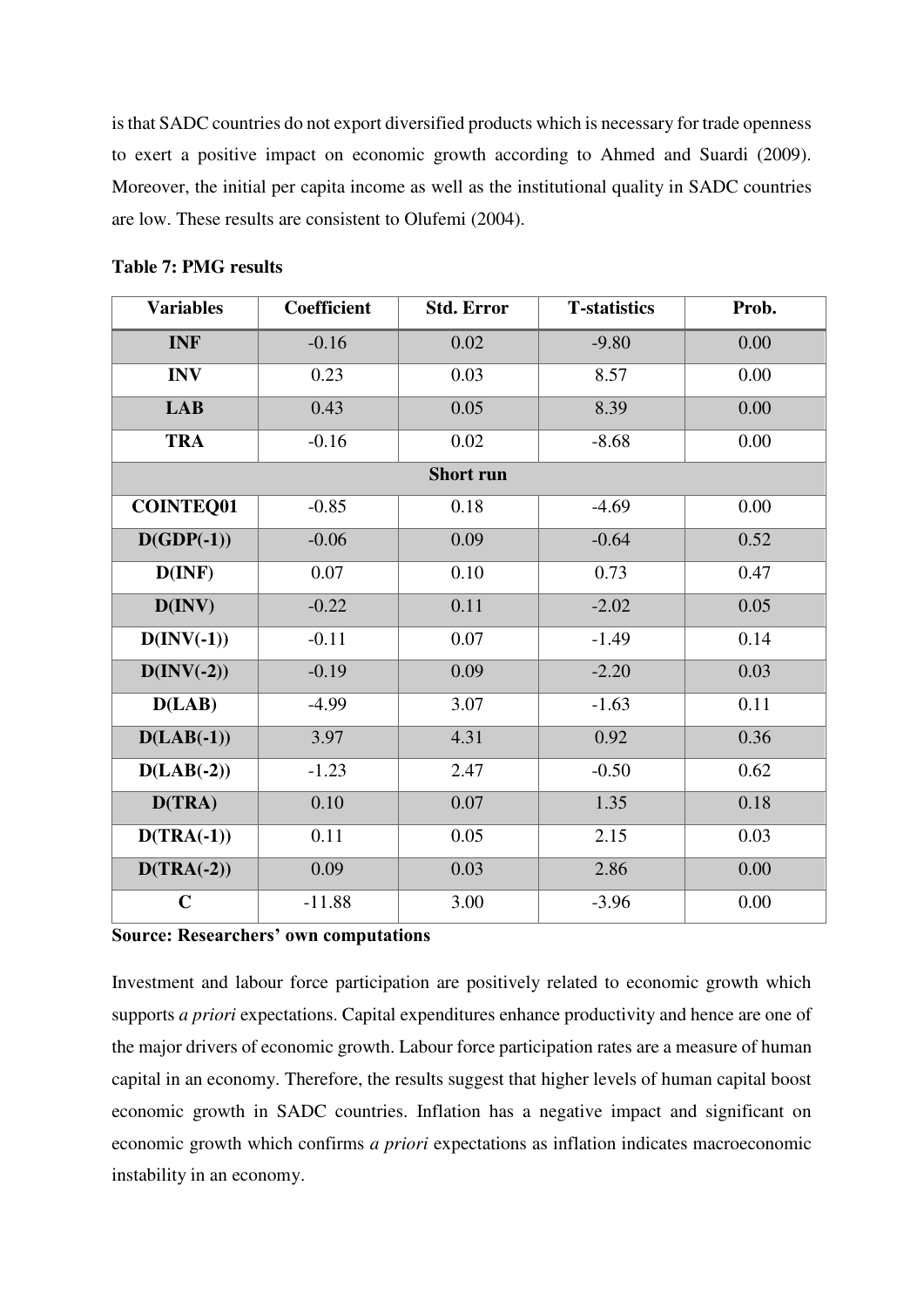The adjustment coefficient implies that 85% of the disequilibrium in the short-run is corrected in the first period. The coefficient is negative and less than one in absolute terms which is an indication of model stability. The homogenous short-run coefficients suggest that trade openness has a positive impact on economic growth in SADC countries. Investment is negatively related to GDP in the short-run while labour force participation rate has an insignificant effect on economic growth. However, as mentioned earlier, the PMG model assumes that the short-run coefficients are individual specific and as such the heterogenous short-run coefficients are estimated.

| <b>Country</b>      | $GDP(-1)$    | <b>INF</b>   | <b>INV</b>    | <b>LAB</b>    | <b>TRA</b>   | <b>Adjust</b> |
|---------------------|--------------|--------------|---------------|---------------|--------------|---------------|
| <b>Botswana</b>     | $-0.05$      | 0.92         | 0.17          | $-10.74$      | 0.39         | $-0.63$       |
|                     | $(-1.83)$    | $(27.69)*$   | $(3.66)$ **   | $(-0.14)$     | $(92.11)*$   | $(-4.93)*$    |
| Lesotho             | $-0.39$      | $-0.13$      | 0.10          | 8.87          | 0.09         | 0.05          |
|                     | $(-10.67)*$  | $(-139.98)*$ | $(6.57)$ **   | (1.41)        | $(71.67)*$   | $(7.69)*$     |
| <b>Madagascar</b>   | $-0.26$      | $-0.03$      | 0.09          | 5.22          | 0.47         | $-1.20$       |
|                     | $(-79.44)$ * | $(-28.99)*$  | $(17.92)^*$   | $(3.87)$ **   | $(350.15)*$  | $(-74.38)$ *  |
| <b>Malawi</b>       | 0.001        | 0.30         | $-0.28$       | $-2.26$       | $-0.36$      | $-0.36$       |
|                     | (0.02)       | $(18.48)$ *  | $(-2.73)$ *** | $(-0.77)$     | $(-10.47)$ * | $(-8.35)*$    |
| <b>Mauritius</b>    | $-0.21$      | 0.25         | 0.22          | $-2.24$       | 0.13         | $-0.80$       |
|                     | $(-9.46)*$   | $(11.61)^*$  | $(5.31)$ **   | $(-3.84)$ **  | $(37.26)^*$  | $(-19.51)^*$  |
| Mozambique          | $-0.11$      | 0.05         | $-0.15$       | $-3.10$       | $-0.20$      | $-0.84$       |
|                     | $(-1.21)$    | $(4.40)*$    | $(-2.09)$     | $(-0.19)$     | $(-8.51)^*$  | $(-3.86)$ **  |
| <b>Namibia</b>      | 0.57         | $-0.18$      | $-0.50$       | $-0.63$       | 0.08         | $-2.09$       |
|                     | $(46.79)*$   | $(-15.28)$ * | $(-16.53)*$   | $(-2.39)$ *** | $(16.39)^*$  | $(-57.19)^*$  |
| <b>South Africa</b> | $-0.13$      | 0.05         | 0.14          | $-0.81$       | 0.23         | $-0.47$       |
|                     | $(-2.28)$    | (0.93)       | (0.67)        | $(-4.35)*$    | $(24.30)^*$  | $(-10.04)$ *  |
| <b>Swaziland</b>    | 0.25         | 0.01         | $-0.37$       | $-33.40$      | 0.01         | $-0.61$       |
|                     | $(10.33)*$   | (0.92)       | $(-16.79)^*$  | $(-1.10)$     | $(7.32)*$    | $(-17.64)$ *  |
| <b>Tanzania</b>     | $-0.45$      | $-0.30$      | 0.12          | 0.27          | 0.03         | $-0.59$       |
|                     | $(-27.02)^*$ | $(117.42)^*$ | $(31.80)$ *   | $(3.33)$ **   | $(44.26)^*$  | $(-20.63)*$   |
| Zambia              | 0.16         | $-0.14$      | $-0.52$       | $-2.04$       | 0.20         | $-1.65$       |
|                     | $(9.27)*$    | $(-24.76)*$  | $(108.42)^*$  | $(-27.35)^*$  | $(127.13)*$  | $(-31.17)$ *  |

## **Table 8: PMG short-run coefficients**

Where: (**\***), (**\*\***) and (**\*\*\***) indicate 1%, 5% and 10% significance levels, respectively. Figures in parentheses are t-statistics

## **Source: Researcher's own computations**

The heterogenous PMG results are presented on table 8. Trade openness has a positive impact on economic growth in nine countries which suggests that trade liberalisation is growth enhancing only in the short-run. Most of the adjustment coefficients are all negative and significant. However, the adjustment coefficients for Lesotho, Madagascar Namibia and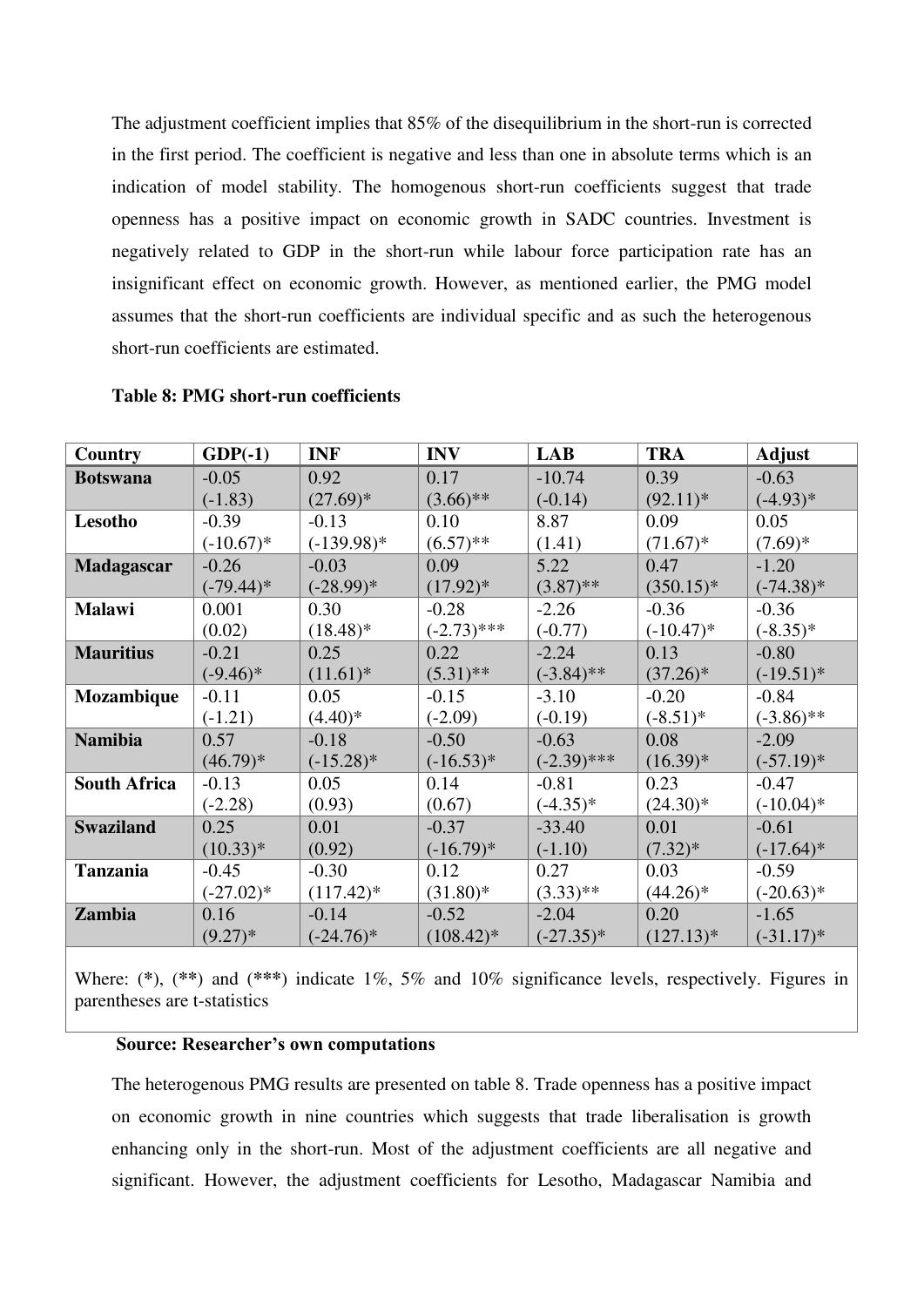Zambia are either positive or greater that one which is an indication of model instability. In the seven countries with stable models, trade openness has a positive short-run effect on economic growth in five of the countries.

## **5 CONCLUSION**

This paper served to shed some light on the ongoing controversy over the linkage between economic growth and trade openness. In doing so, we focus on 11 SADC countries covering the period between 1990 and 2016. The ARDL-bounds test approach and the Pooled Mean Group model are employed to estimate the long run relationship between economic growth, trade openness, investment, labour and inflation. The results evidenced a long run relationship between the variables at the 1% level of significance in all countries with the exception of Malawi, Mauritius, Swaziland and Tanzania. In Tanzania, the long run relationship is discovered at the 10% level of significance while Malawi, Mauritius and Swaziland are not cointegrated.

GDP and trade openness have a negative and significant long-run relationship which is against *a priori* expectations. A possible reason for the negative impact of trade openness on economic growth is that SADC countries do not export diversified products which is necessary for trade openness to exert a positive impact on economic growth according to Ahmed and Suardi (2009). Trade openness has a positive impact on economic growth in nine countries which suggests that trade liberalisation is growth enhancing only in the short-run. Most of the adjustment coefficients are all negative and significant. However, the adjustment coefficients for Lesotho, Madagascar Namibia and Zambia are either positive or greater that one which is an indication of model instability. In the seven countries with stable models, trade openness has a positive short-run effect on economic growth in five of the countries.

From an economic policy perspective, the findings of this study detected that trade openness is hinders growth in SADC countries in the long run. It is recommended that the government should moderate its trade liberalisation policies as their economies prove to be weak in absorbing the negative shocks from external trade. Therefore, suitable monetary and fiscal policies need to be put in place to protect the economy against the external influences. Furthermore, SADC should diversify the export structure and export more manufactured products. This will enhance employment and economic development.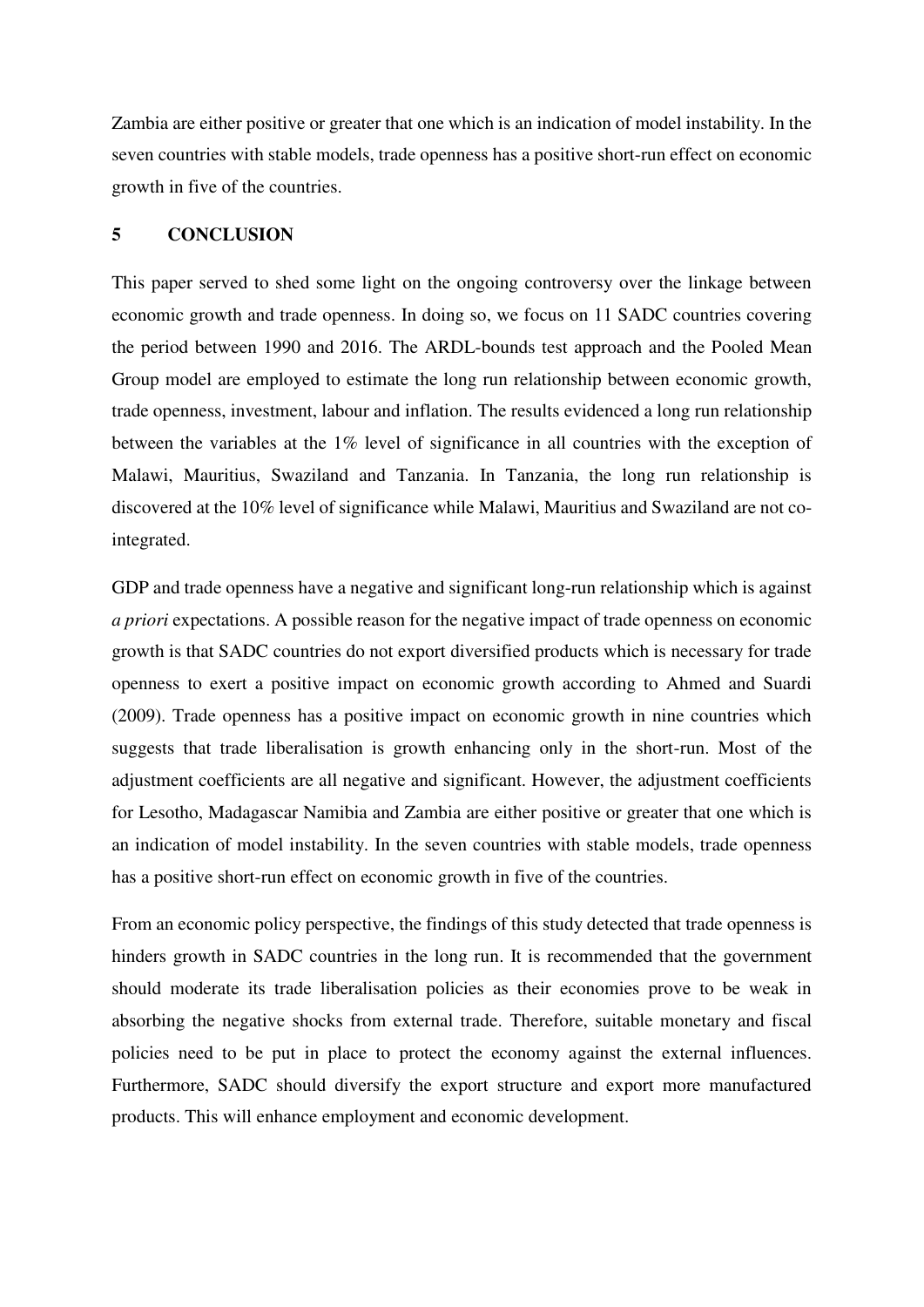#### **LIST OF SOURCES**

- Ahmed, A.D. & Suardi, S. 2009. Macroeconomic Volatility, Trade and Financial Liberalisation in Africa. *World Development*, 37(10): 1623-1636.
- Alragas, R., Murphy, P., Parhi, M., Mishra, T.K. and Ouattara, B., 2015. Empirical Evidence on the Relationship between Trade Openness and Economic Growth. *Global Journal of Business Research*, 9(3): 91-96.
- Burange, L.G., Ranadive, R.R., Karnik, N.N. 2013. *Trade Openness and Economic growth nexus: A case study of BRICS*. IIRE Working paper series.
- Dava, E. 2012. *Trade Liberalization and Economic Growth in the SADC: A difference-indifference analysis.* "MOÇAMBIQUE: ACUMULAÇÃO E TRANSFORMAÇÃO EM CONTEXTO DE CRISE INTERNACIONAL" Conference Paper nº 08.
- Fetahi-Vehapi, M., Sadiku, L. and Petkovski, M., 2015. Empirical Analysis of the Effects of Trade Openness on Economic Growth: An Evidence for South East European Countries. *Procedia Economics and Finance*, 19(2015): 17-26.
- Genesis Analytics, 2004. *A Survey of the SADC Region: South African Financial Institutions, Regional Policies and Issues of Access*. [Online] Available: www.genesis-analytics.com. [Accessed 04 October 2017].
- Grossman, Gene M., Helpman, Elhanan, 1991. *Innovation and Growth in the Global Economy*. MIT Press, Cambridge, USA and London, UK.
- Im, K.S., Pesaran, M. H. & Shin, Y. 2003. Testing for unit roots in heterogeneous panels. *Journal of Econometrics*, 115(1): 53-74.
- Kalu, E. U., Nwude, C. E., & Nnenna, N. 2016. Does trade openness engineer economic growth in Nigeria? (Empirical evidence covering 1991 to 2013). *Global Journal of Management and Business Research*, 16(4-B): 1-8.
- Keho, Y. 2017. The Impact of Trade Openness on Economic Growth: The Case of Cote d'Ivoire. *Cogent Economics & Finance*, 5(1): 1-14.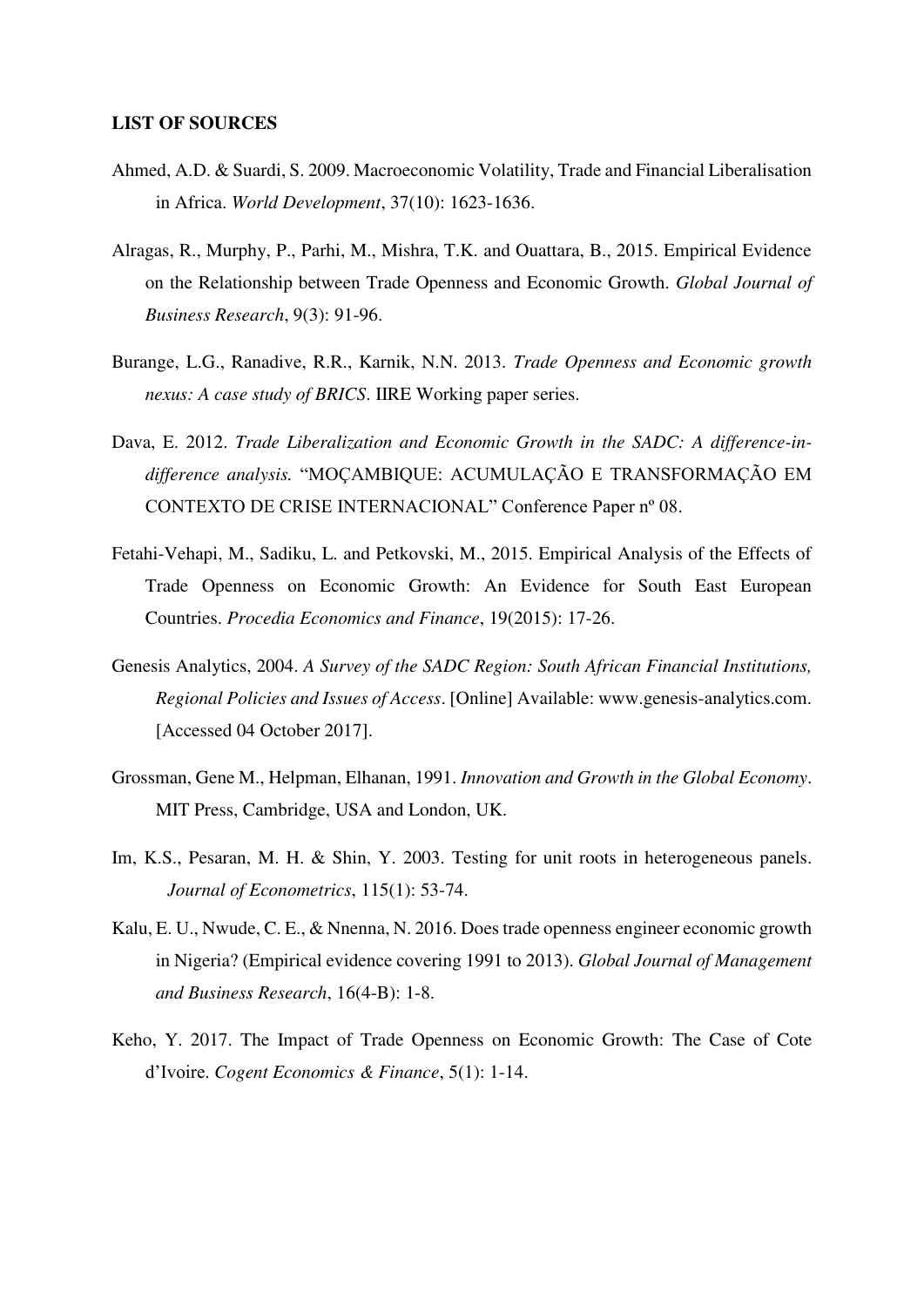- Levin, A., Lin, C. & Chu, C. 2002. Unit Root Test in Panel Data: Asymptotic and Finite Sample Properties. *Journal of Econometrics*, 108(1): 1-25.
- Maddala, G. S. & Wu, S. 1999. A Comparative Study of Unit Root Tests with Panel Data and a New Simple Test. *Oxford Bulletin of Economic and Statistics*, 61(S1): 631-652.
- Mbulawa, S., 2015. Determinants of Economic Growth in Southern Africa Development Community: The Role of Institutions. *Applied Economics and Finance*, *2*(2): 91-102.
- Misati, R.N. & Nyamongo, E.M. 2011. Financial Liberalisation, Financial Fragility and Economic Growth in Sub-Saharan Africa. *Journal of Financial Stability*, 8(2012): 150- 160.
- Moyo, C., Kolisi, N. and Khobai, H., 2017. *The Relationship between Trade Openness and Economic Growth: The case of Ghana and Nigeria*. Munich Personal RePEc Archive Working Paper No. 81317.
- Olufemi, M.S. 2004. Trade Openness and Economic Growth in Nigeria: Further Evidence on the Causality Issue. *South African Journal of Economic and Management Sciences*, 7(2): 299-315.
- Pesaran, M. H., Shin, Y. & Smith, R. P. 1999. Pooled Mean Group Estimation of Dynamic Heterogenous Panels. *Journal of the American Statistical Association*, 94(446): 621-634.
- Pesaran, M. H., Shin, Y. & Smith, R. S. 2001. Bounds Testing Approaches to the Analysis of Level Relationships. *Journal of Applied Econometrics*, 16(1): 289-326.
- Rivera-Batiz, Luis A., Romer, Paul M., 1991. International Trade with Endogenous Technological Change. *European Economic Review,* 35(4): 971-1001.
- Romer, D. 2012. *Advanced Macroeconomics*. 4th ed. New York: McGraw-Hill.
- SADC 2011. *Desk Assessment of the Regional Indicative Strategic Development Plan 2005- 2010*. [Online] Available: www.sadc.int. [Accessed 01 September 2017].
- Sikwila, M.N., Ruvimbo, N.D., & Mosikari, T.J. 2014. Trade Openness and Economic Growth Nexus in South Africa. *Global Journal of Management and Business Research*, 14(7):1- 6.